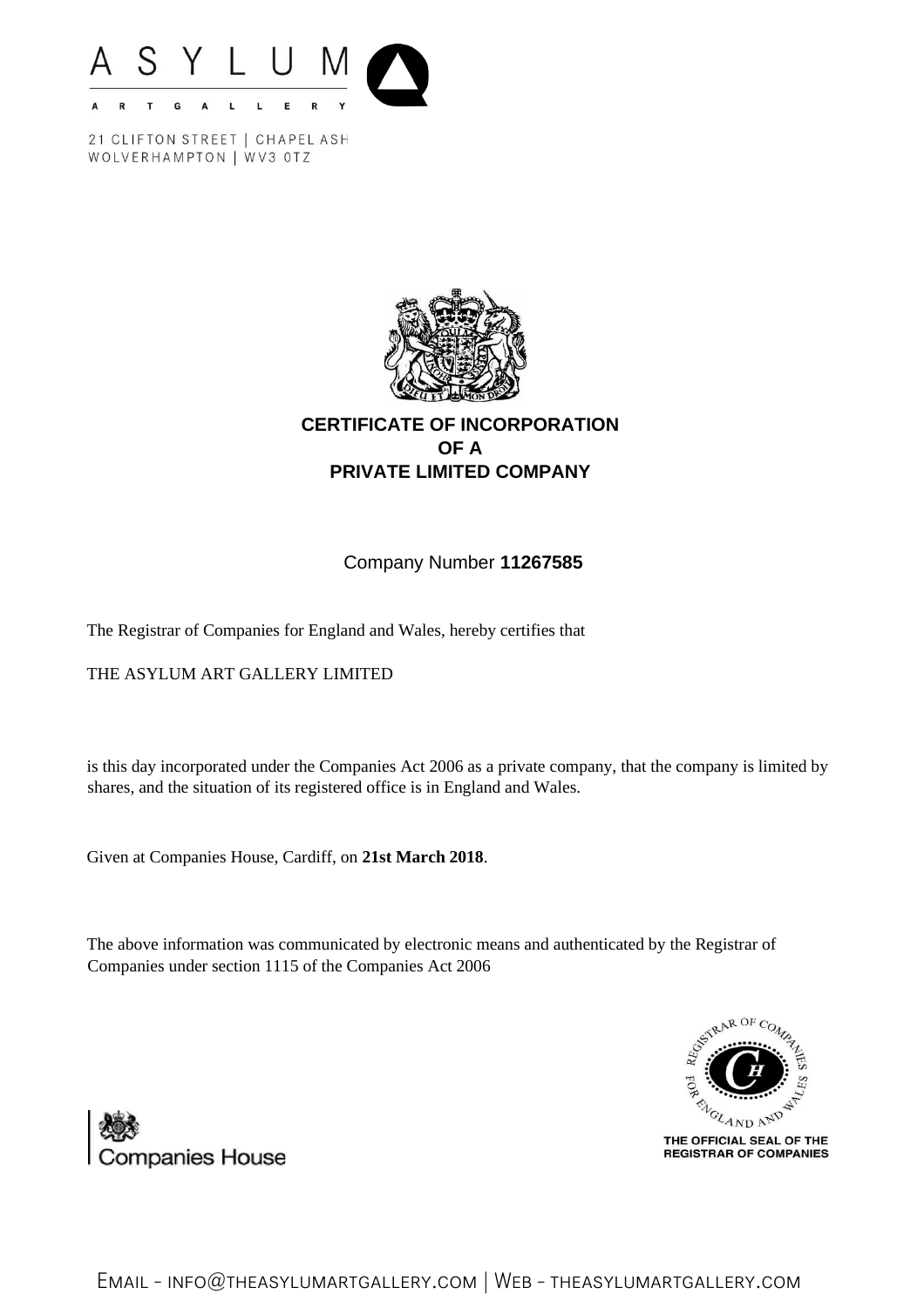

# **MISSION STATEMENT**

The Asylum art gallery was formed in September 2014, by renovating a disused Warehouse in Chapel Ash. It now comprises of a gallery space, artist studios, commercial space, events space, digital and physical library and photo studio.

We are passionate about regeneration and the nurturing of art within the community, by providing a free space to showcase work.

"To provide local artists from a wide range of backgrounds with the space, resources, mentoring, and support that will enable them to develop their practice and to support the regeneration of our region through culture. We are passionate about regeneration and the nurturing of art within the community; to this end, we provide free spaces for artists to show work, and we consistently work in partnership with local government, higher and further education, the youth sector, and schools to build a strong creative community in our locale and to increase opportunities for the people of Wolverhampton and Black Country."

Regenerating disused spaces for the development of art is integral to improving the district and the self-esteem and pride of the community.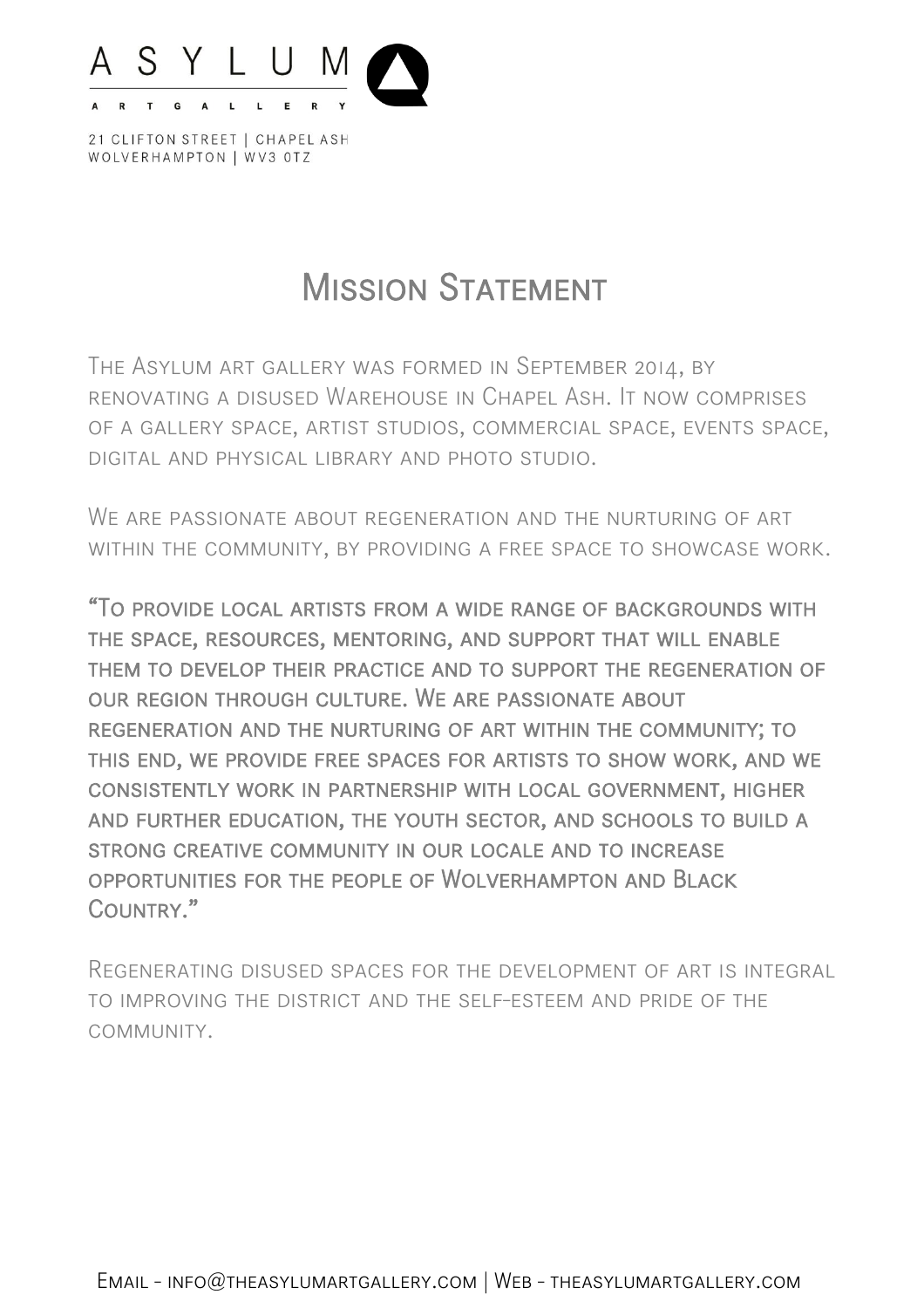

Therefore, our approach is purposefully aligned with the wider strategy for Wolverhampton City – a circular economy; that through the regeneration of disused and empty spaces for local creatives to have the opportunity for co-creation, practically embeds placemaking, in turn develops skills, which in turn fosters community pride and improves mental wellbeing. All of this underpins supporting environmental sustainability, through the focus of regional improvement, not outsourcing or building but recognising what we have.



We are 'The Asylum' Art Gallery LTD.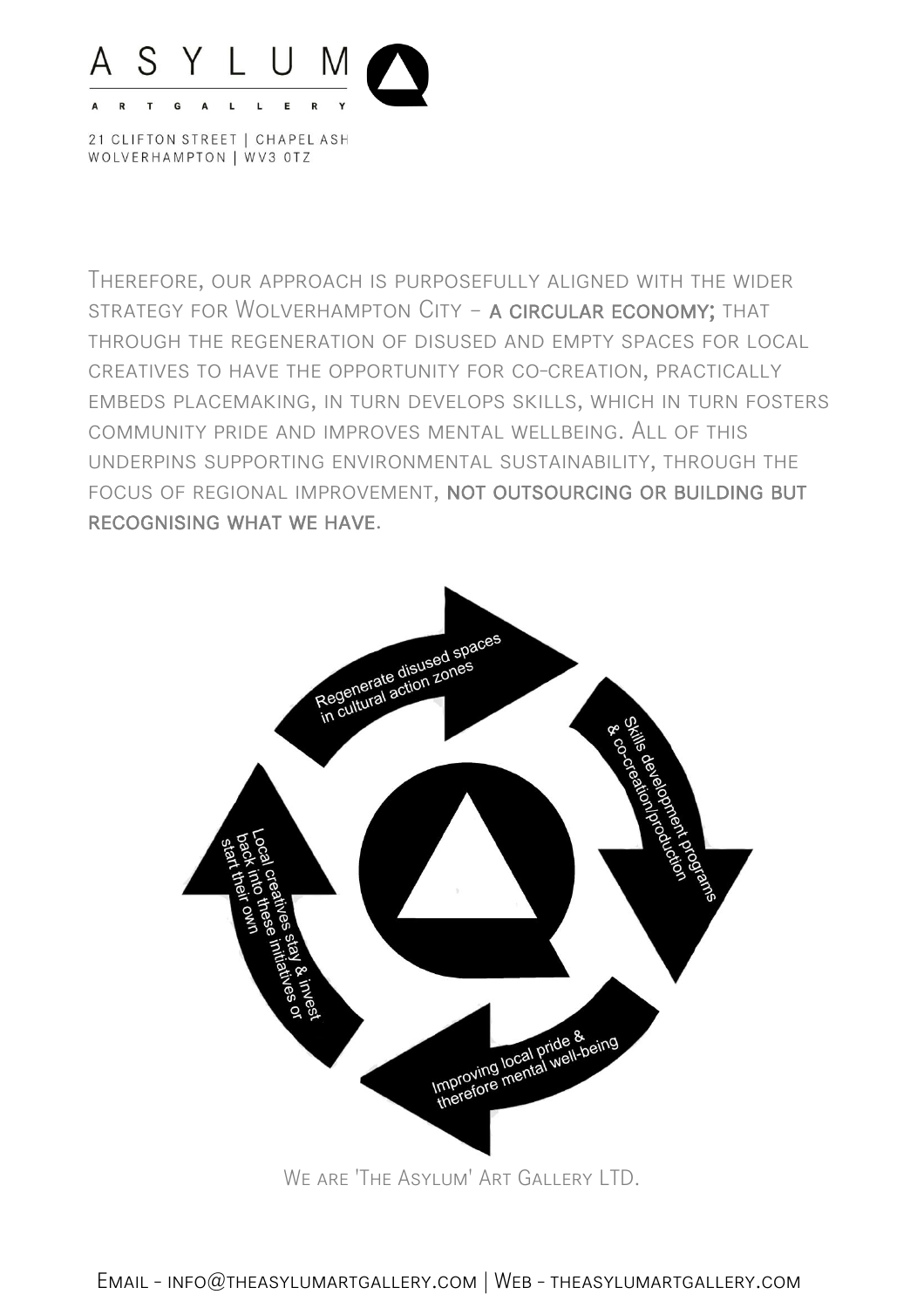

A organisation that works with our communities to foster vibrant art from local artists.

Those who are a part of the directors with shares to the gallery agree that;

- 1. All equipment or resources donated to the gallery will remain the galleries for the use of the community and cannot be removed by SHARFHOLDERS.
- 2. There will be at least 4 free exhibition spaces a year for the use of local artists and those who meet our criteria will not be charged for use of the space or for mentoring and curation.
- 3. We will prioritise events that discuss and involve a minority such as; disability and mental health, refugees, homeless or those bringing awareness to a historical or political event.
- 4. We will promote and engage local schools, colleges, universities and community groups or charities that wish to learn professional events and curatorial skills vocationally.
- 5. We will continue to collaborate with local venues and collectives to hold cross venue events developed by and for the community it serves and promote local interests and grievances.
- 6. Directors will not take dividends from the company, but remain without conflict of interest – invoicing for consultancy work agreed by the the Oversight group.
- 7. We will always have a disability support worker present for any events that involve disabled or vulnerable individuals.
- 8. Though it is a limited with one director and only two shareholders, an oversight group independent of the company will have the power to oversee governance and hold the director to account in relation to any community related funding and activity.

THE DIRECTOR AND AGREES TO;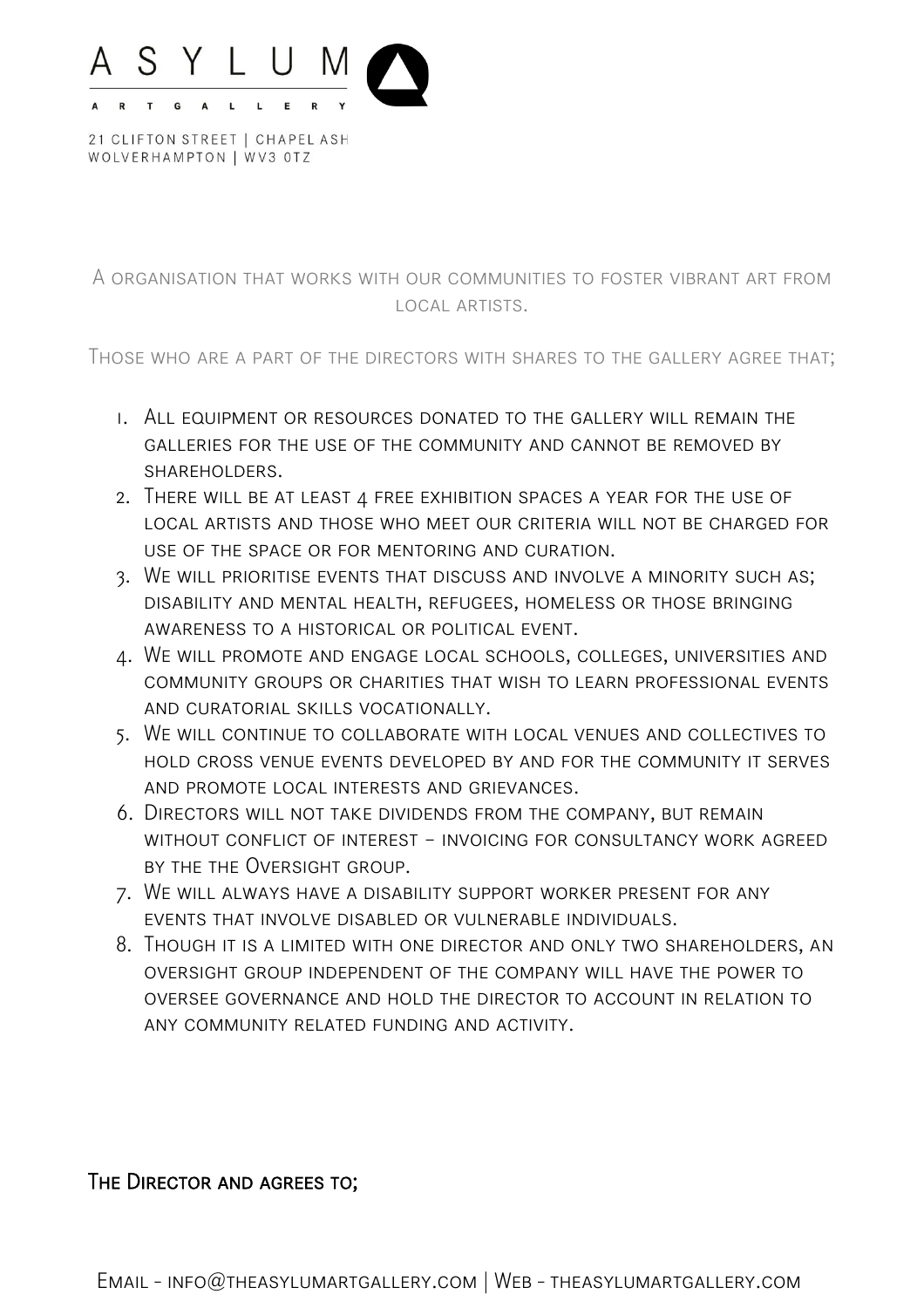

### 1. Main purpose

1.1 'The main purposes of The Asylum Art Gallery LTD is to provide facilities for and to promote participation in the art and culture to the local community of Wolverhampton and the wider area of the West Midlands with a priority of engaging and supporting disadvantaged groups.'

## 2. Open to the whole community without discrimination

2.1 Use of the services shall be open to anyone interested in the Arts and Culture of Wolverhampton, regardless of sex, age, disability, ethnicity, nationality, sexual orientation, religion or other beliefs. The company may have different services available depending on an agreed hire contract at the gallery or the studios, or through fair selection for mentoring and internships, all of which are given on a nondiscriminatory and fair basis. The company will keep service hire at levels that will not pose a significant obstacle to people participating. The company committee may refuse participation, or remove it, only for good cause such as conduct or character likely to bring the company or community into disrepute. Appeal against refusal or removal may be made to the members.'

#### 3. Non-distribution to shareholders

3.1 'All surplus income or profits are to be reinvested in the club. No surpluses or assets will be distributed to shareholders or third parties.'

## 4. Application of assets on dissolution - model clause

4.1 'Upon dissolution of the company any remaining assets shall be given or transferred to another community arts organisation or a registered charity.

4.2 Even slight departures from this wording for example, referring to 'charitable and benevolent purposes' may mean that this requirement isn't met. This doesn't prevent the company from repaying any unspent grant to a grant-making body where this was a condition of it being MADE.

REVIEWED AND UPDATED 14TH MAY 2022